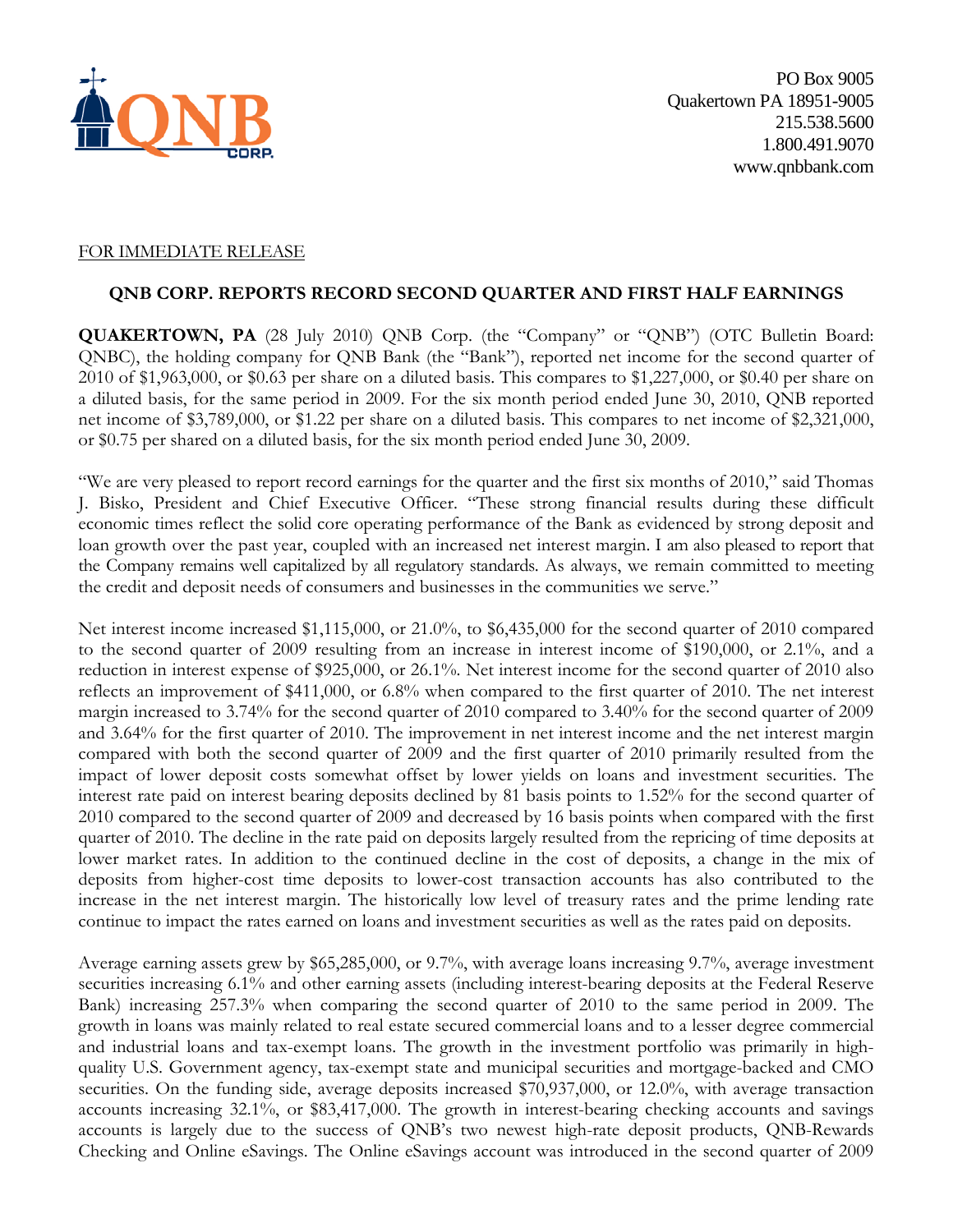and continues to experience significant growth. This product had balances totaling \$42,253,000 as of June 30, 2010 compared to \$31,625,000 at the end of March 2010.

Net interest income increased \$2,058,000, or 19.8%, to \$12,459,000 comparing the first six months of 2010 and 2009. Over this time period, average loans and investment securities increased 9.9% and 9.4%, respectively, and average total deposits increased 13.8%. The net interest margin for the first half of 2010 was 3.69% compared to 3.44% for the first half of 2009, with lower funding costs again being the primary factor in the improvement.

As a result of continued loan growth, higher than normal levels of net charge-offs, further increases in nonperforming and delinquent loans and continued concerns over current economic conditions, QNB continues to closely monitor the quality of the loan portfolio and has increased the allowance for loan losses to reflect the changes in the portfolio. QNB recorded a provision for loan losses of \$700,000 in the second quarter of 2010 and \$1,400,000 for the first half of 2010. This compares to a provision of \$500,000 for the second quarter of 2009 and \$1,100,000 for the first half 2009. Net loan charge-offs were \$48,000 for the quarter ended June 30, 2010 and \$608,000 for the first half of 2010 compared with \$136,000 for the second quarter of 2009 and \$352,000 for the first half of 2009.

Total non-performing loans, which represent loans on non-accrual status, loans past due more than 90 days and still accruing interest, and restructured loans were \$7,748,000, or 1.63% of total loans, at June 30, 2010, compared to \$4,203,000, or 0.96% of total loans, at June 30, 2009 and \$6,102,000, or 1.36% of total loans at December 31, 2009. Total delinquent loans, which include loans that are thirty days or more past due and non-accrual loans, increased to 2.46% of total loans at June 30, 2010, compared with 1.45% and 2.17% of total loans at June 30, 2009 and December 31, 2009, respectively. QNB's non-performing loan and total delinquent loan ratios continue to compare favorably with the average for Pennsylvania commercial banks with assets between \$500 million and \$1 billion, as reported by the FDIC using March 31, 2010 data, the most recent available. The total non-performing loan and total delinquent loan ratios for the Pennsylvania commercial banks noted above were 2.62% and 3.71% of total loans, respectively, as of March 31, 2010.

QNB's allowance for loan losses of \$7,009,000 represents 1.48% of total loans at June 30, 2010 compared to an allowance for loan losses of \$4,584,000, or 1.05% of total loans at June 30, 2009 and \$6,217,000, or 1.38% of total loans at December 31, 2009. Other real estate owned and other repossessed assets were \$40,000 at June 30, 2010 compared with \$380,000 at June 30, 2009 and \$67,000 at December 31, 2009.

Total non-interest income was \$1,027,000 for the second quarter of 2010, a decrease of \$40,000 compared with the same period in 2009. Gains on the sale of residential mortgages decreased \$92,000 comparing these same periods. The low interest rate environment continues to result in mortgage refinancing activity although at a significantly lower level than early 2009. Net losses on investment securities increased \$41,000. Partially offsetting these items was an increase of \$58,000 in ATM and debit card income and a decrease of \$66,000 in losses on the sale of other real estate owned and repossessed assets.

As noted previously, activity in the investment securities portfolio contributed \$41,000 to the decrease in noninterest income. In the second quarter of 2010, there was a \$1,000 gain recognized on the sale of several securities. This was offset by \$68,000 of credit-related other-than-temporary impairment (OTTI) charges on two pooled trust preferred securities resulting in a net loss of \$67,000 for the 2010 quarter. In the second quarter of 2009 investment securities activity resulted in a \$26,000 net loss and included \$134,000 of creditrelated OTTI charges in the carrying value of holdings (\$126,000 related to equity holdings and \$8,000 related to one pooled trust preferred security) and \$108,000 of gains realized on the sale of several equity securities.

Total non-interest income for the six month periods ended June 30, 2010 and 2009 was \$2,159,000 and \$1,800,000, respectively. Non-interest income for the first half of 2010, excluding net investment securities gains of \$69,000, totaled \$2,090,000 compared to \$2,080,000 for the first half of 2009, excluding net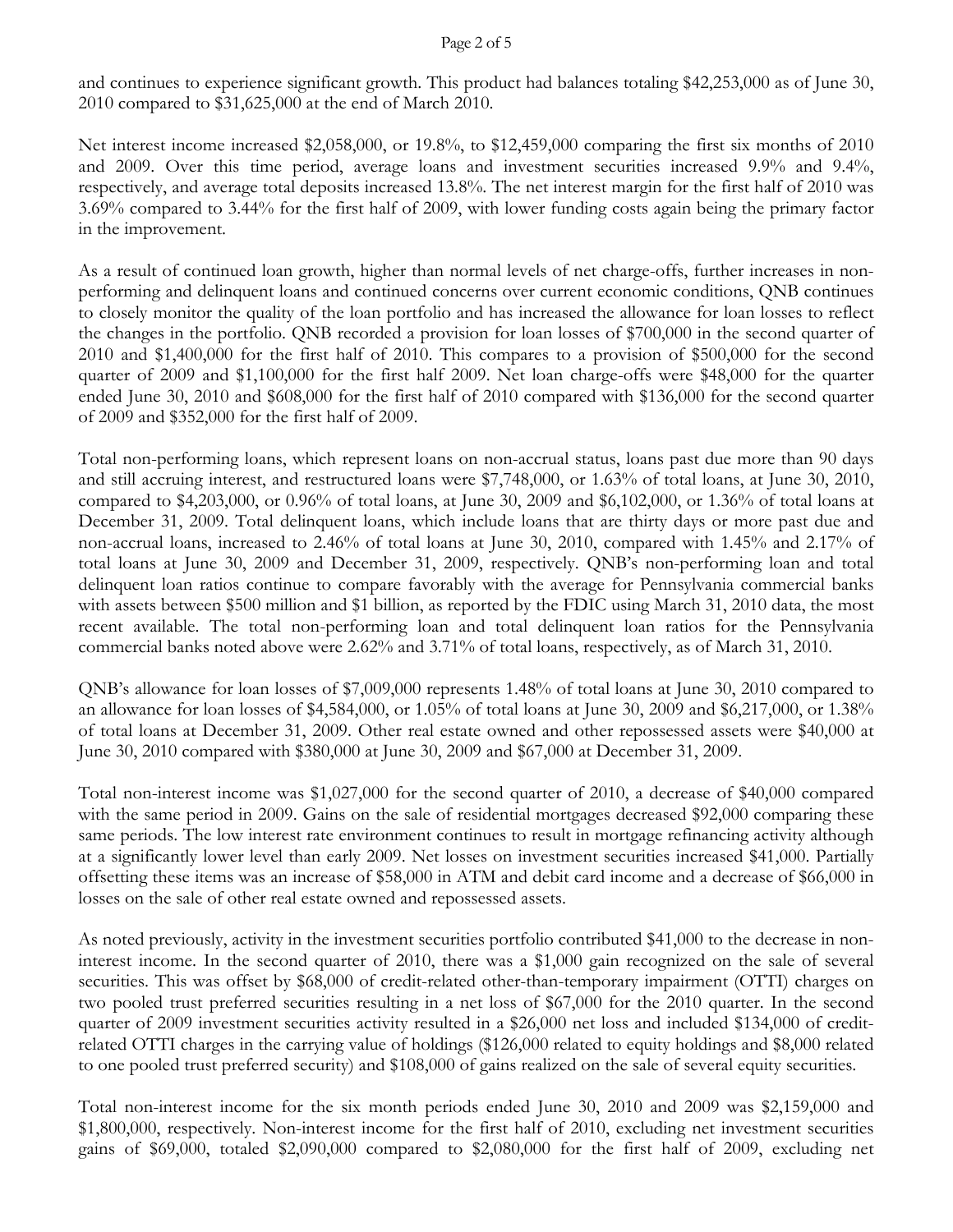#### Page 3 of 5

investment securities losses of \$280,000. Net securities gains for 2010 include credit-related OTTI charges of \$226,000 on three pooled trust preferred securities and net gains of \$295,000 on the sale of investments, primarily equity securities. The net securities losses for 2009 include a \$515,000 charge related to OTTI in the carrying value of holdings in the equity investment portfolio and an \$8,000 OTTI charge on one of the Company's pooled trust preferred securities. These charges were partially offset by realized gains of \$243,000 on the sale of equity securities and several higher-yielding corporate bonds sold to reduce credit risk in the portfolio. A slowdown in residential mortgage activity for the first six months of 2010 resulted in gains on sales of residential mortgage loans decreasing \$185,000 to \$217,000. Increases in merchant income, ATM and debit card income contributed \$120,000 in additional non-interest income when comparing the six-month periods. Losses on the sale of other real estate owned and repossessed assets decreased \$101,000 when comparing the six-month periods.

Total non-interest expense was \$4,241,000 for the second quarter of 2010, a decrease of \$143,000 from the second quarter of 2009. The largest contributing factor to the decline in non-interest expense was FDIC insurance premium expense which decreased \$282,000, to \$257,000, comparing the second quarter of 2010 to 2009. The higher expense in 2009 was primarily the result of the special assessment levied on all insured institutions by the FDIC in order to replenish its Deposit Insurance Fund. QNB's portion of the special assessment was \$332,000. Significant growth in deposits combined with a slightly higher assessment rate has resulted in an increase in the ongoing quarterly assessment expense. Partially offsetting the decrease in noninterest expense resulting from FDIC insurance premiums were increases in salary and benefit expense of \$89,000, or 4.3%. An increase in payroll and related taxes and higher medical premium expense were the primary contributors.

Total non-interest expense was \$8,359,000 for the six month period ended June 30, 2010. This represents an increase of \$46,000 from the same period in 2009. Increased salary and employee benefits expense of \$148,000, or 3.6%, and higher third-party services, including legal and consulting expense, which increased \$66,000 were offset by lower FDIC premiums of \$221,000.

QNB Corp. offers commercial and retail banking services through the nine banking offices of its subsidiary, QNB Bank. In addition, QNB provides retail brokerage services through Raymond James Financial Services, Inc. and title insurance as a member of Laurel Abstract Company LLC.

This press release may contain forward-looking statements as defined in the Private Securities Litigation Act of 1995. Actual results and trends could differ materially from those set forth in such statements due to various factors. Such factors include the possibility that increased demand or prices for the Company's financial services and products may not occur, changing economic and competitive conditions, technological developments, and other risks and uncertainties, including those detailed in the Company's filings with the Securities and Exchange Commission, including "Item lA. Risk Factors," set forth in the Company's Annual Report on Form 10-K for the fiscal year ended December 31, 2009. You should not place undue reliance on any forward-looking statements. These statements speak only as of the date of this press release, even if subsequently made available by the Company on its website or otherwise. The Company undertakes no obligation to update or revise these statements to reflect events or circumstances occurring after the date of this press release.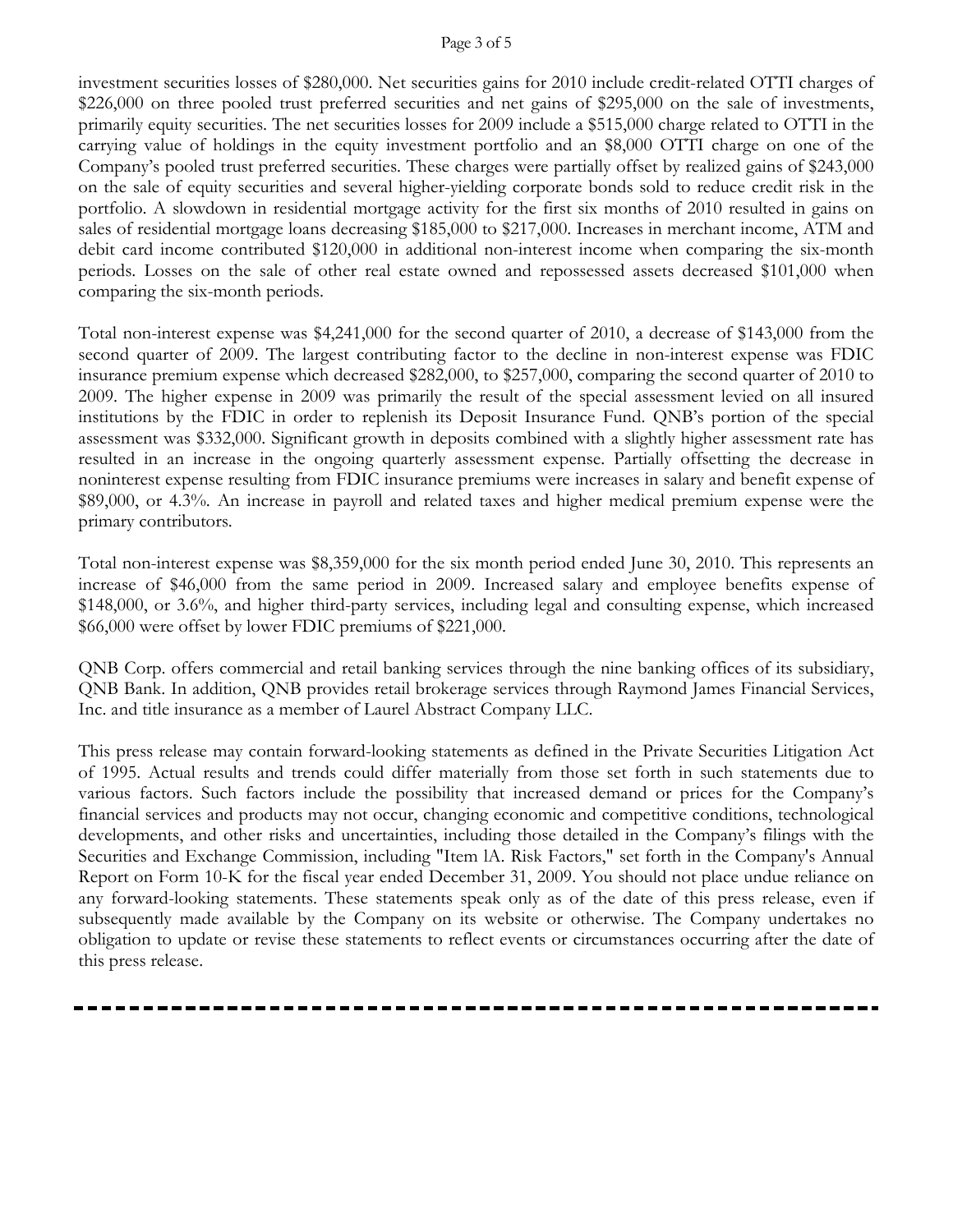### Page 4 of 5

# **QNB Corp. Consolidated Selected Financial Data (unaudited)**

## **(Dollars in thousands)**

| <b>Balance Sheet (Period End)</b>                 |         | 6/30/10 |         | 3/31/10  |         | 12/31/09 |        | 9/30/09 | 6/30/09 |          |  |
|---------------------------------------------------|---------|---------|---------|----------|---------|----------|--------|---------|---------|----------|--|
| Assets                                            | \$      | 776,115 | \$      | 770,881  | \$      | 762,426  | \$     | 728,225 | \$      | 717,735  |  |
| Investment securities (AFS & HTM)                 |         | 264,719 |         | 266,104  |         | 260,209  |        | 253,779 |         | 241,277  |  |
| Loans receivable                                  |         | 474,678 |         | 456,217  |         | 449,421  |        | 437,460 |         | 435,521  |  |
| Allowance for loan losses                         |         | (7,009) |         | (6,357)  |         | (6,217)  |        | (5,573) |         | (4, 584) |  |
| Net loans                                         |         | 467,669 |         | 449,860  |         | 443,204  |        | 431,887 |         | 430,937  |  |
| Deposits                                          |         | 657,970 |         | 662,371  |         | 634,103  |        | 604,159 |         | 600,954  |  |
| Demand, non-interest bearing                      |         | 59,235  |         | 55,537   |         | 53,930   |        | 50,113  |         | 57,140   |  |
| Interest-bearing demand, money market and savings |         | 281,448 |         | 282,205  |         | 259,077  |        | 227,797 | 212,893 |          |  |
| Time                                              | 317,287 |         | 324,629 |          | 321,096 |          |        | 326,249 | 330,921 |          |  |
| Short-term borrowings                             |         | 34,059  |         | 21,831   |         | 28,433   |        | 26,819  |         | 22,843   |  |
| Long-term debt                                    | 20,000  |         | 25,000  |          | 35,000  |          | 35,000 |         | 35,000  |          |  |
| Shareholders' equity                              |         | 61,128  |         | 58,224   |         | 56,426   |        | 57,434  |         | 53,808   |  |
| <b>Asset Quality Data (Period End)</b>            |         |         |         |          |         |          |        |         |         |          |  |
| Non-accrual loans                                 | \$      | 7,180   | \$      | 3,664    | \$      | 3,086    | \$     | 2,592   | \$      | 1,991    |  |
| Loans past due 90 days or more and still accruing |         | 62      |         | 14       |         | 759      |        | 683     |         | 280      |  |
| Restructured loans                                |         | 506     |         | 2,217    |         | 2,257    |        | 1,924   |         | 1,932    |  |
| Non-performing loans                              |         | 7,748   |         | 5,895    |         | 6,102    |        | 5,199   |         | 4,203    |  |
| Other real estate owned and repossessed assets    |         | 40      |         | 51       |         | 67       |        | 127     |         | 380      |  |
| Non-accrual pooled trust preferred securities     |         | 1,539   |         | 986      |         | 863      |        | 959     |         |          |  |
| Non-performing assets                             | \$      | 9,327   | \$      | 6,932    | \$      | 7,032    | \$     | 6,285   | \$      | 4,583    |  |
| Allowance for loan losses                         | \$      | 7,009   | \$      | 6,357    | \$      | 6,217    | \$     | 5,573   | \$      | 4,584    |  |
| Non-performing loans / Loans                      |         | 1.63%   |         | 1.29%    |         | 1.36%    |        | 1.19%   |         | 0.96%    |  |
| Non-performing assets / Assets                    |         | 1.20%   |         | $0.90\%$ |         | 0.92%    |        | 0.86%   |         | 0.64%    |  |
| Allowance for loan losses / Loans                 |         | 1.48%   |         | 1.39%    |         | 1.38%    |        | 1.27%   |         | 1.05%    |  |